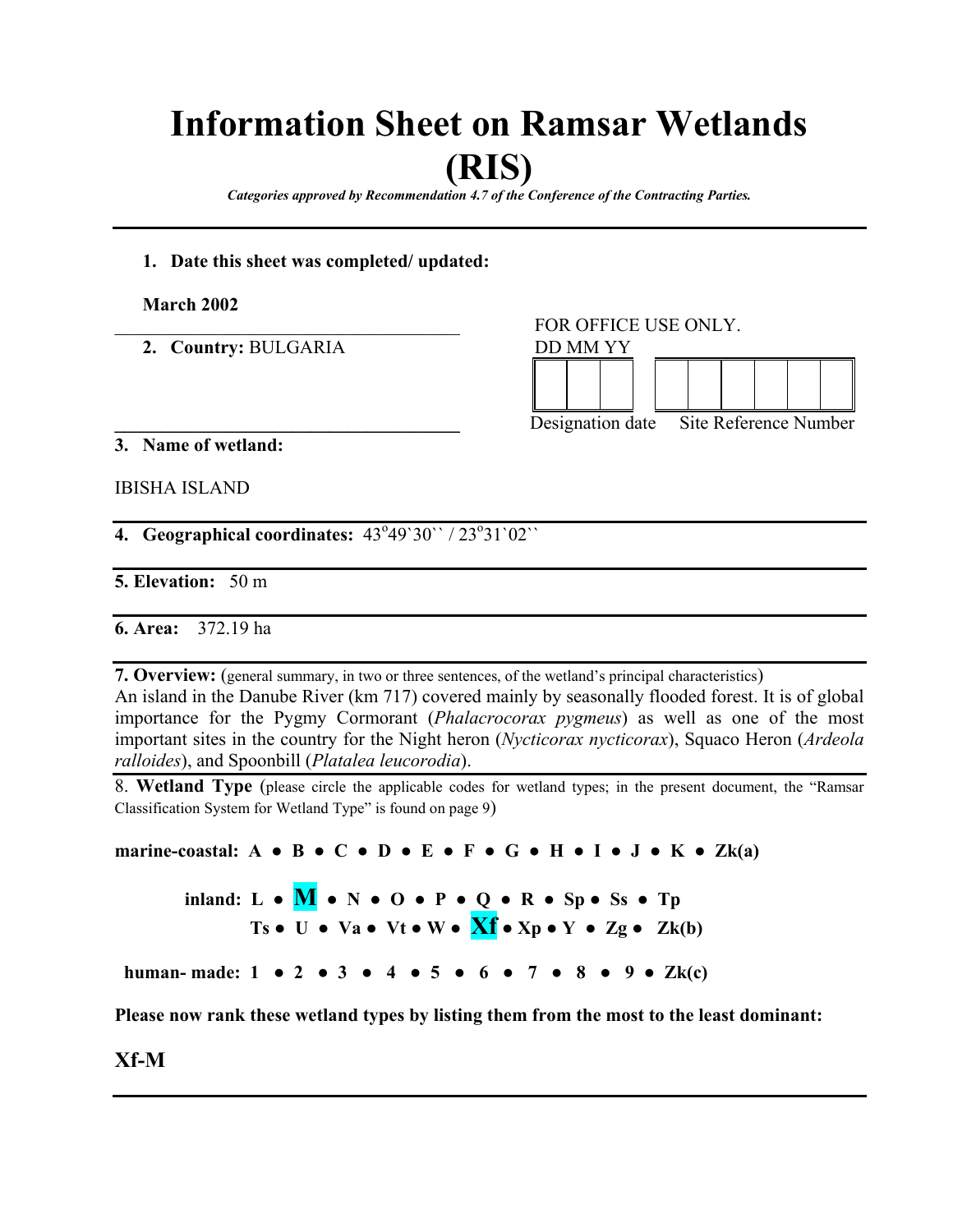9. **Ramsar Criteria**: (Please circle the applicable Criteria; the *Criteria for Identifying Wetlands of International Importance* are reprinted beginning on page 11 of this document.)

**1 ● 2 ● 3 ● 4 ● 5 ● 6 ● 7 ● 8**

#### **Please specify the most significant criterion applicable to the site: 2**

#### **10. Map of the site included?** YES

(Please refer to the *Explanatory Note Guidelines* document for information regarding desirable map traits).

### **11. Name and address of the compiler of this form**:

Irina Kostadinova Member of the National Ramsar Committee Bulgarian Society for the Protection of Birds / BirdLife Bulgaria Yavorov Complex, Bl.71, Ent.4, Ap.1, P.O.Box 50 1111 Sofia, Bulgaria e-mail: bspb  $hq@b$ spb.org; website: www.bspb.org **\_\_\_\_\_\_\_\_\_\_\_\_\_\_\_\_\_\_\_\_\_\_\_\_\_\_\_\_\_\_\_\_\_\_\_\_\_\_\_\_\_\_\_\_\_\_\_\_\_\_\_\_\_\_\_\_\_\_\_\_\_\_\_\_\_\_\_\_\_\_\_\_\_\_\_\_\_\_\_\_**

## **12. Justification of the criteria selected under point 9, on previous page.**

**Criterion 1** – The Ibisha Island is a good representative example of seasonally flooded forested wetland, typical to the Danube River.

#### **Criterion 2** - The wetland supports:

- It is a regular breeding ground for three species from the Annex II of Bon Convention and the AEWA list – Pygmy Cormorant (*Phalacrocorax pygmeus*) which is also a globally threatened species, Purple Heron (*Ardea purpurea*) and Spoonbill (*Platalea leucorodia*)
- 18 species of birds are included in the Bern Convention List
- The importance for other threatened animal species, as well as plant species is not described.

**Criterion 3** – The site contains a specific habitat type – flooded riverine forest, which is rare in Europe and thus contributes to conservation of biological diversity in the biogeographic region.

**Criterion 4** – It provides significant breeding ground for a number of bird species, especially mixed colony of Common and Pygmy Cormorants, Night Heron, Squaco Heron, Purple Heron and Spoonbill.

**13. General location:** (include the nearest large town and its administrative region) Ibisha Island is located on the kilometer 717 of Danube River, east of the town of Lom and opposite to the village of Dolni Tzibar.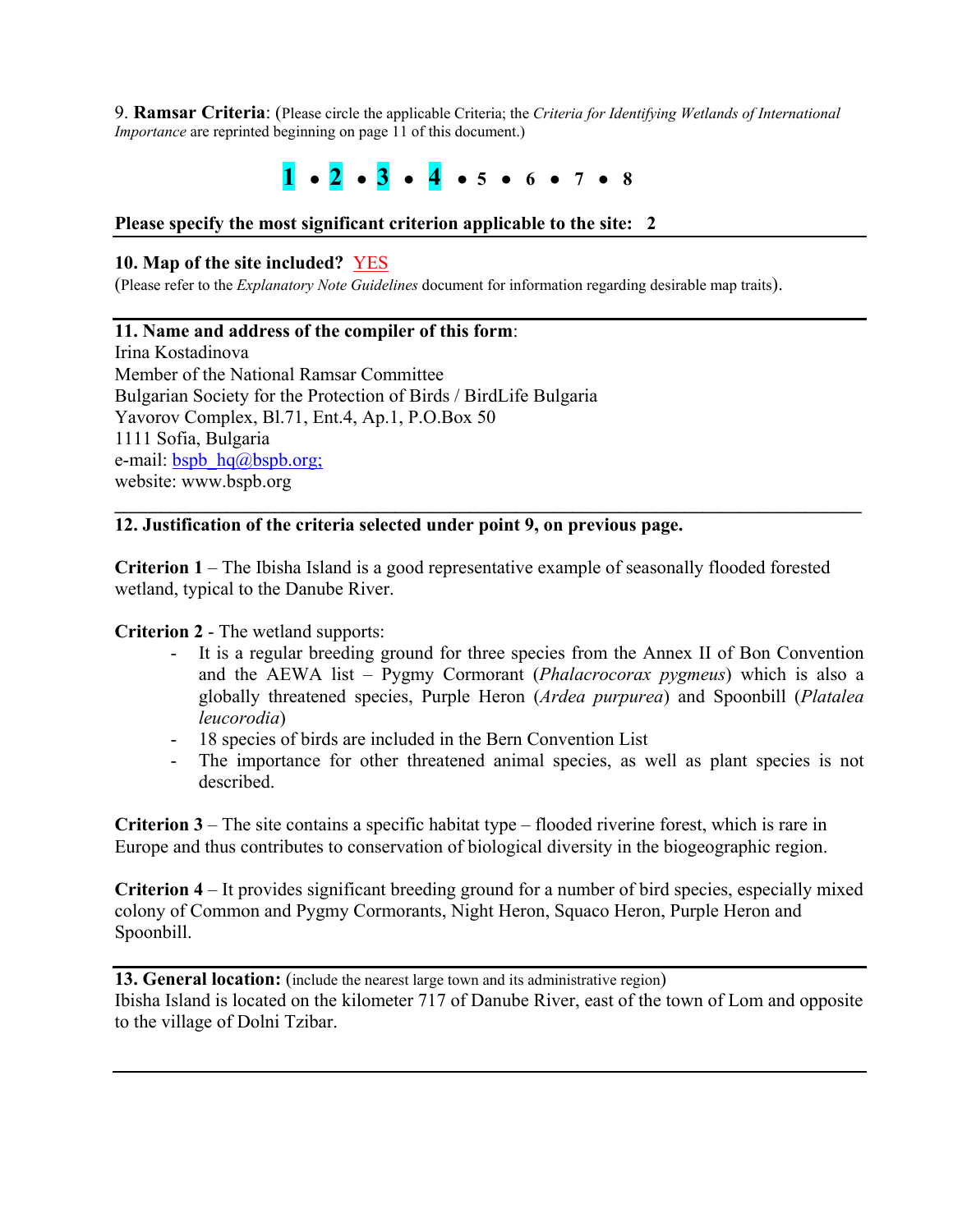#### **14. Physical features: (e.g., geology, geomorphology; origins - natural or artificial; hydrology; soil type; water** quality; water depth; water permanence; fluctuations in water level; tidal variations; catchment area; downstream area; climate)

## $\triangleright$  Origin

Ibisha island has naturally originated as a result of simultaneously creative and destructive influence of the river stream. It has evolved due to the sand and mud sedimentation in the parts where the stream is lower.

 $\triangleright$  Geology & geomorphology (including soils)

The soils are sandy-clay rich in organic substances

### $\triangleright$  Hydrogeology & hydrology

The hydrology of the island fully depends of the hydrology of the Danube River. During the high water levels the water from the Danube flow into the island and floods the forest. The water regime of Danube River highly depends on Iron Gates Reservoirs upstream.

#### $\triangleright$  Climate

The climate is continental. The average annual rainfall is 571.8 mm with February minimum and May or June maximum. The average monthly maximum temperature (August) is  $36,8^{\circ}$ C and the minimum temperature (January) is  $14,7^{\circ}$ C below zero.

*\_\_\_\_\_\_\_\_\_\_\_\_\_\_\_\_\_\_\_\_\_\_\_\_\_\_\_\_\_\_\_\_\_\_\_\_\_\_\_\_\_\_\_\_\_\_\_\_\_\_\_\_\_\_\_\_\_\_\_\_\_\_\_\_\_\_\_\_\_\_\_\_\_\_\_\_* **15. Hydrological value:** (groundwater recharge, flood control, sediment trapping, shoreline stabilisation, etc.)

Not specially studied, but some of the known hydrological values are – water retention, flood control, sediment trapping

**\_\_\_\_\_\_\_\_\_\_\_\_\_\_\_\_\_\_\_\_\_\_\_\_\_\_\_\_\_\_\_\_\_\_\_\_\_\_\_\_\_\_\_\_\_\_\_\_\_\_\_\_\_\_\_\_\_\_\_\_\_\_\_\_\_\_\_\_\_\_\_\_\_\_\_\_\_\_\_\_**

### **16. Ecological features:** (main habitats and vegetation types)

Riverine seasonally flooded forests – association dominated by *Alnus glutinosa, Salix fragilis, Populus alba* and *Populus nigra* with combination of dense liana and shrub layer dominated by *Rubus sp.;*

Cultivated tree-plantations of *Populus hybridus* (in the western part of the island)*;*

Sand bars without vegetation;

River stream and its banks at the Bulgarian side;

**17. Noteworthy flora**: (indicating, e.g., which species/communities are unique, rare, endangered, or biogeographically important, etc.).

The present type of the natural flooded forest is a threatened at European level. The flora is not described in details.

**18. Noteworthy fauna**: (indicating, e.g., which species are unique, rare, endangered, abundant or biogeographically important; include count data, ect.).

Fish – in the river stream around the island occur the fish species specific to this part of Danube – *Esox lucius, Cyprinus carpio, Tinca tinca, Scardinius erythrophtalmus*, etc. During the high water level fish enter the island (through a cannel) serve as a trophic base for the bird species nesting in the colony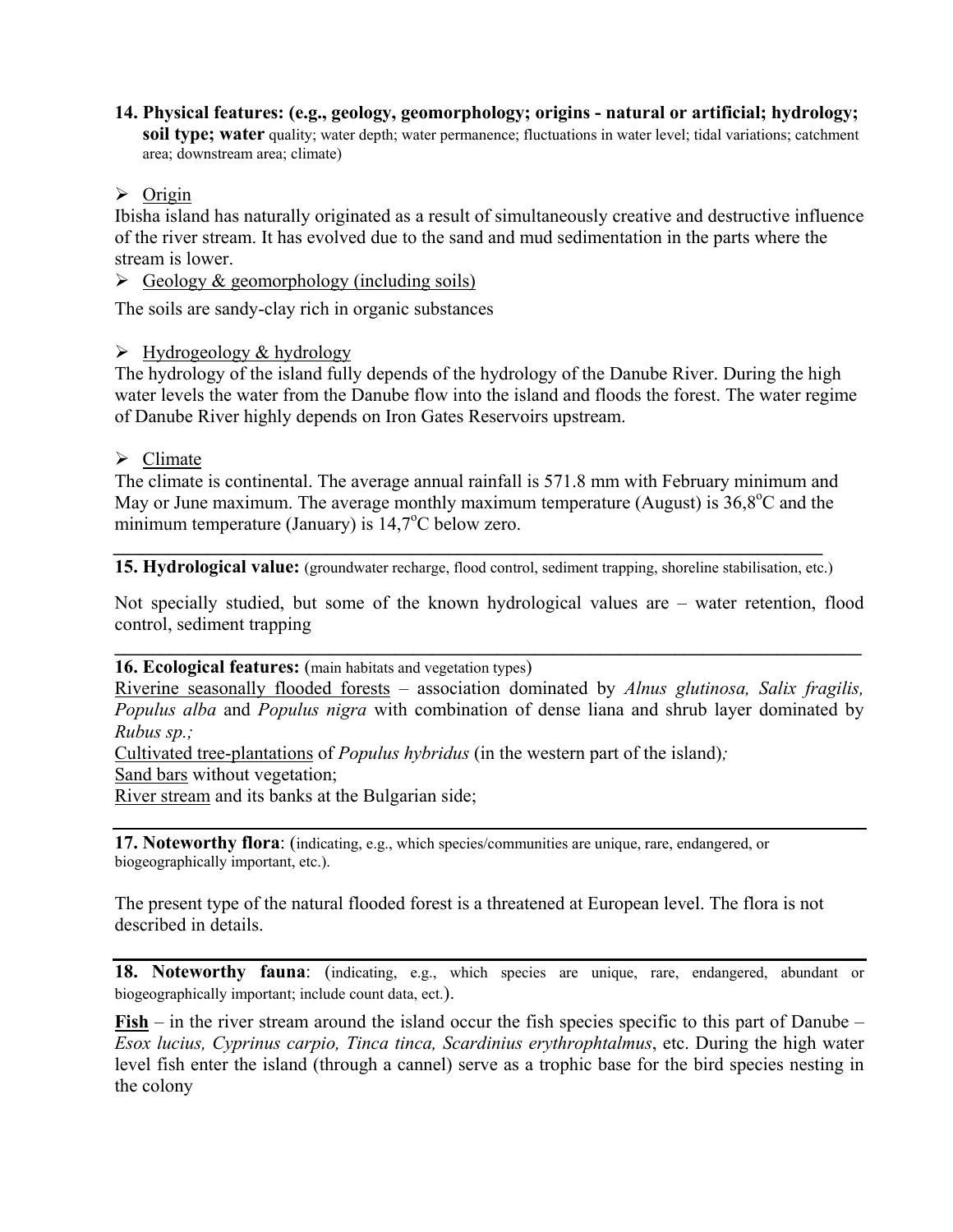### **Amphibians** – not described **Reptiles** – not described

**Birds** – 18 bird species with unfavorable European status (Tucker, Heath, 1994) occur in the island. The flooded forest of the island is one of the most important sites in Europe for the mixed colony of waterbirds - Cormorant (*Phalacrocorax carbo*), Pygmy Cormorant (*Phalacrocorax pygmeus*), Night Heron (*Nycticorax nycticorax*) – 250 pairs, Squaco Heron (*Ardeola ralloides*) – 50 pairs, Purple Heron (*Ardea purpurea*) and Spoonbill (*Platalea leucorodia*) – 10 pairs. All of these species together with are listed in the Bulgariand Red Data Book. **18** species are listed in the Bern Convention Annexes. **2 species** are included in Annex II of Bonn Convention, as well as **7 species** in the list of threatened species of the Corine Biotopes Programme, determining the site as important on a European level.

**Mammals** - not described

**19. Social and cultural value**: (e.g. fisheries production, forestry, religious importance, archeological site, etc.)

Not described

**20. Land tenure /ownership of:** (a) site (b) surrounding area

**(a) site -** State

(b) surrounding area - state, municipal, private, foreign state

#### **21. Current land use:** (a) site (b) surroundings/catchment

(a) site Nature conservation, forestry, fishery

(b) surroundings/catchment Fishery; shipping; hunting; agriculture

#### **22. Factors (past, present or potential) adversely affecting the site's ecological character**, **including changes in land use and development projects:**

(a) at the site

- introduction of intensive forestry based on non-native species cause changing of the habitat types and reduction of the threatened riverine forest communities
- Forestry activities close to the colony during the breeding season cause disturbance of birds
- Illegal cutting of trees in the reserve

(b) around the site / catchment area

Due to the constructions at the Iron Gates dike, regulating the water level of the Danube, spring floods are less pronounced and the forest loose its riverine type.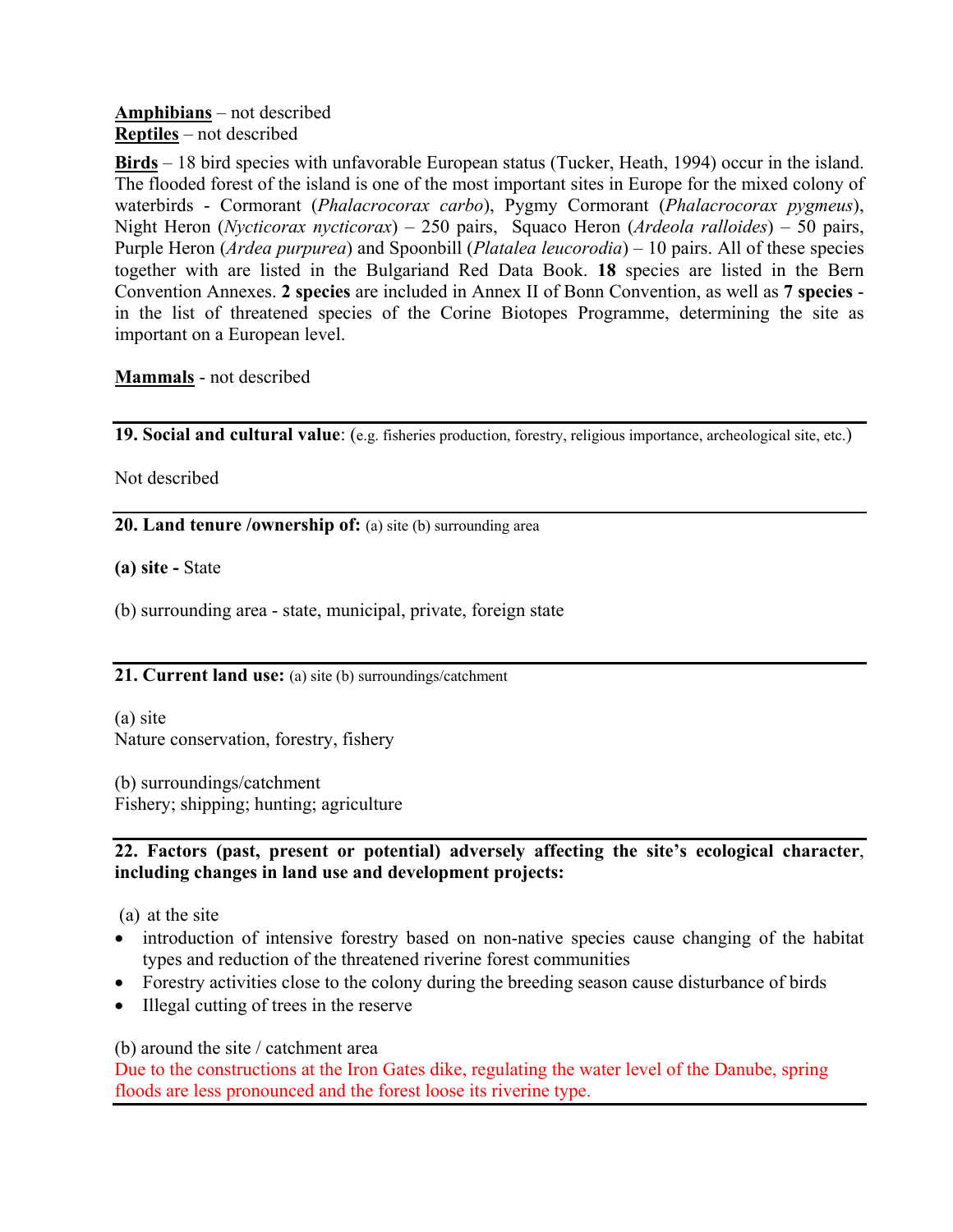**23. Conservation measures taken**: (national category and legal status of protected areas – including any boundary changes which have been made: management practices; whether an officially approved management plan exists and whether it has been implemented)

- Designation of "Ibisha" Managed Reserve 34,3 ha with 200 m Buffer zone
- The whole island has been designated as Important Bird Area to the presence of colonially breeding birds in significant numbers, as well as site of European Importance (CORINE Site) because of presence of threatened plant communities, as well as bird species.

**24. Conservation measured proposed but not yet implemented:** (e.g. management plan in preparation; officially proposed as a protected area, etc.):

- The protected regime to be expanded to the whole island;
- The hybrydised poplars and the withered trees should be removed. The utilization of the island as a poplar plantation should be restricted to sustainable forestry based on native species

**25. Current scientific research and facilities**: (e.g., details of current projects; existence of field station, etc.)

 $\mathcal{L}_\mathcal{L} = \{ \mathcal{L}_\mathcal{L} = \{ \mathcal{L}_\mathcal{L} = \{ \mathcal{L}_\mathcal{L} = \{ \mathcal{L}_\mathcal{L} = \{ \mathcal{L}_\mathcal{L} = \{ \mathcal{L}_\mathcal{L} = \{ \mathcal{L}_\mathcal{L} = \{ \mathcal{L}_\mathcal{L} = \{ \mathcal{L}_\mathcal{L} = \{ \mathcal{L}_\mathcal{L} = \{ \mathcal{L}_\mathcal{L} = \{ \mathcal{L}_\mathcal{L} = \{ \mathcal{L}_\mathcal{L} = \{ \mathcal{L}_\mathcal{$ 

Irregular bird monitoring carried out by BSPB/BirdLife Bulgaria.

**26. Current conservation education** (e.g. visitors center, hides, info booklet, facilities for school visits, etc.

The area was included in the special brochure produced and in the slide show by the Bulgarian Society for the Protection of Birds about Important Bird Areas along the Danube. They are spreaded in the main Bulgarian towns along the river.

27. Current recreation and tourism: (state if wetland is used for recreation/ tourism; indicate type and frequency / intensity)

No

28. Jurisdiction: (territorial, e.g. state/region, and functional, e.g. Dept of Agriculture/Dept. of Environment, etc.)

The described territory is under the general jurisdiction of the Municipality of Valchedram, and in parallel under the jurisdiction of the District Body, based in the city of Montana

## **From functional point of view:**

The "Ibisha" Reserve is under the jurisdiction of the Ministry of Environment and Waters. The forest areas and the agricultural lands, which are state property are under the jurisdiction of the Ministry of Agriculture and Forests.

**29. Management authority**: (name and address of local body directly responsible for managing the wetland) Regional Forestry Department - Lom

**Address: Alexander Stambolijski Str. 27, BG-3600 Lom, District of Montana, Bulgaria** and

Regional inspectorate of the Ministry of Environment and Waters, based in Montana **Address: RIOSV- Montana, Zitamirska Str. 4, BG-3400 Montana, Bulgaria**